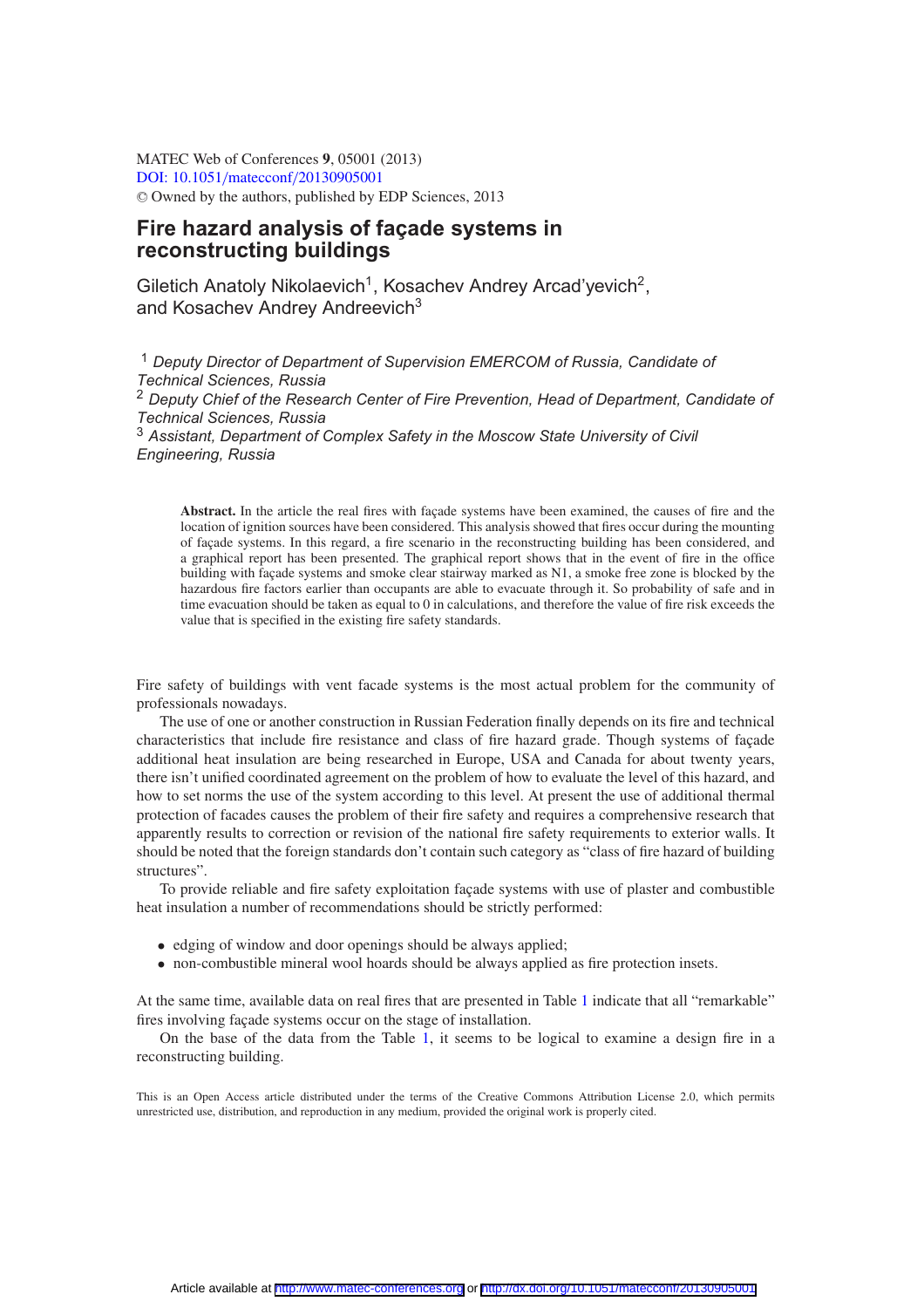## MATEC Web of Conferences

| Name of the unit:                        | Official cause of fire:         | Location of the ignition source |
|------------------------------------------|---------------------------------|---------------------------------|
| Office building «Dookat Palace»;         | Failure in electric wiring of   | Exterior of building            |
| address: 6, Gashek str., Moscow          | building exterior lighting      |                                 |
| Non-occupied apartment house;            | Ignoring of safety requirements | Exterior of building            |
| address: 10, Ivan Babushkin str.,        | during roofing fire work        |                                 |
| <b>Moscow</b>                            |                                 |                                 |
| Business centre;                         | Ignoring of safety requirements | Exterior of building            |
| address: 38a, 2 <sup>nd</sup> Hootarskay | during electric welding         |                                 |
| str., Moscow                             |                                 |                                 |
| Office building of Moscow                | Ignoring of safety requirements | Exterior of building            |
| Center of Fighting Art;                  | during electric welding         |                                 |
| address: 118/1, Varshavskoye             |                                 |                                 |
| shosse, Moscow                           |                                 |                                 |

<span id="page-1-0"></span>**Table 1.** Fire involving façade systems.

The necessity of reconstruction may be prescribed by:

- state of town-planning market;
- increase of power efficiency level;
- increase of commercialization of buildings;
- standard requirements that regulate the frequency of periodic repair and reconstruction works.

The value of fire risk is a quantitative criterion determining that a required fire safety level at the unit is provided. In accordance with item 1 of clause 6 [\[1\]](#page-4-0):

*"Fire safety of a protected unit is regarded as provided if it meets the following conditions:*

- *1) fire safety requirements that are determined by the technical regulations adopted in accordance with the Federal Law "About Technical Regulation" are completely provided; and fire risk doesn't exceed permissible values that are presented in the given Federal Act;*<sup>1</sup>
- *2) fire safety requirements that are determined by the technical regulations adopted in accordance with the Federal Act "About Technical Control" and requirements of fire safety codes are completely provided."*

According to [\[3\]](#page-4-1) the value of fire risk is calculated by the formula:

$$
Q_{\hat{a},i} = Q_{n,i} \cdot (1 - K_{an,i}) \cdot P_{np,i} \cdot (1 - P_{\hat{y},i}) \cdot (1 - K_{n,\hat{y},i}). \tag{1}
$$

Where  $Q_{n,i}$  – frequency of fire origin in a building during a year. If statistical information isn't available, the value  $Q_n = 4 \cdot 10^{-2}$  is permissible to use for each building.

 $K_{an,i}$  – probability of effective activation of automatic fire suppression system. The value of  $K_{an,i}$  is determined by an operational reliability of the system's units that are presented in technical documents. If data on operational reliability aren't available, the value  $K_{an,i} = 0,9$  is permissible to use in the event that one of two conditions presented below is satisfied:

- building is equipped by an automatic fire suppression system that meets the fire safety standard requirements;
- according to fire safety standard requirements building isn't required to be equipped by an automatic fire suppression system

In the rest of cases K is taken to be equal to a zero;

<sup>&</sup>lt;sup>1</sup> According to Federal Law No. 123 "About firesafety requirments" the value of individual fire risk must not exceed 10−<sup>6</sup> per year.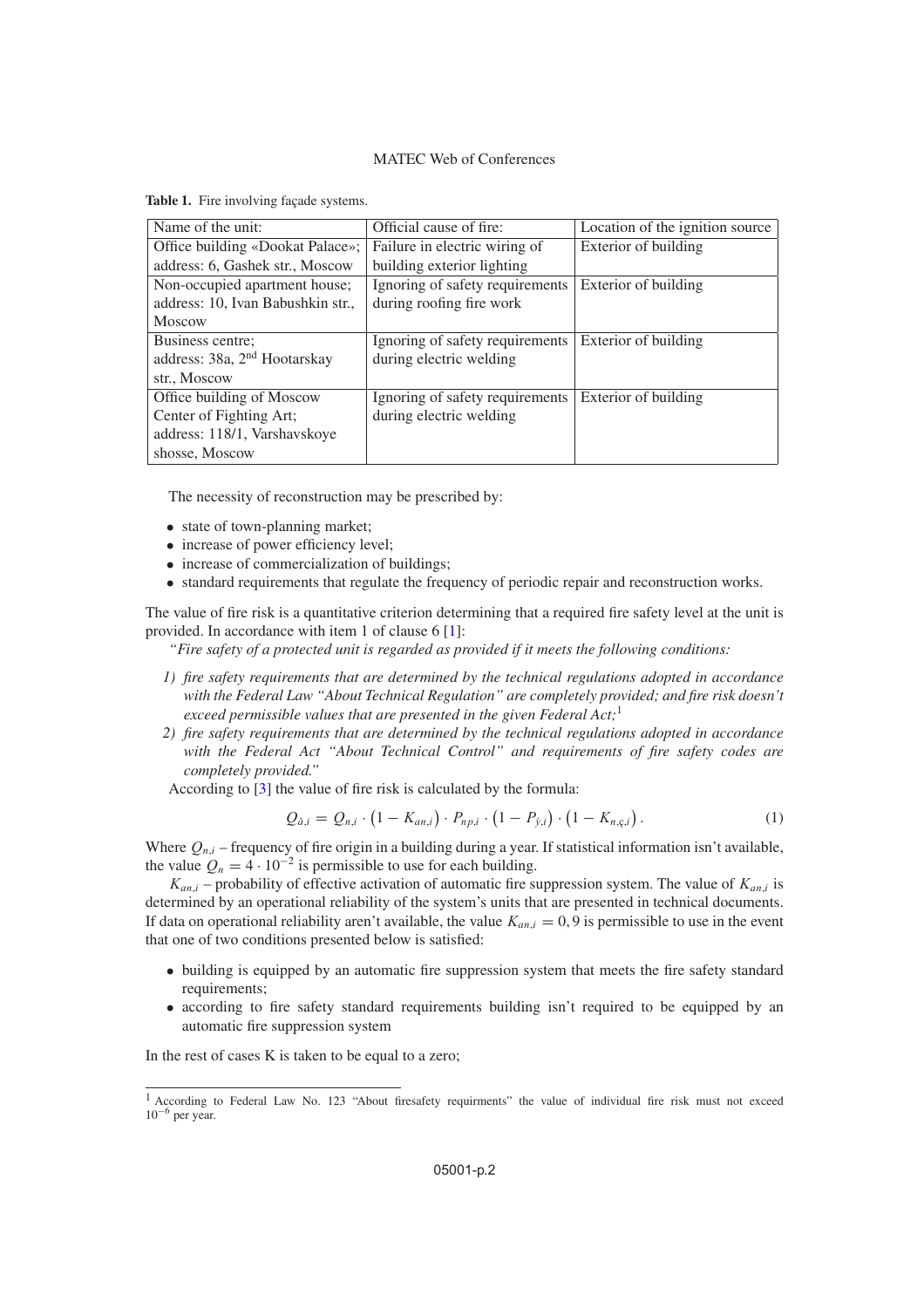<span id="page-2-0"></span>

## 1<sup>st</sup> International Seminar for Fire Safety of Facades, Paris (France), 2013

**Figure 1.** Smoke spread field in smoke protected stairway marked as N1 in 150 seconds after fire start.

 $P_{np,i}$  is a probability of the presence of occupants in a building that is determined in accordance with the relation  $P_{np,i} = t_{\delta\delta\hat{i}\hat{e}\delta,i}/24$  where  $t_{\delta\delta\hat{i}\hat{e}\delta,i}$  is the time of occupants' stay in a building in hours;

 $P_{\hat{v},i}$  is a probability of occupants' evacuation;

 $P_{n,c}$  is a probability of effective operation of fire protection system that is aimed at safe evacuation of occupants in case of fire;

 $K_{n,c,i}$  is a coefficient determining that fire protection system aimed at safe evacuation of occupants in case of fire is brought in correspondence with fire safety standard requirements.

We believe that fire risk assessment for the buildings with use of façade systems on the stage of reconstruction is highly required due to technological process never stops. Moreover, legislation of Russian Federation defines fire risk assessment as mandatory part of design.

Fire hazard analysis of façade systems is a complex process that should consider different factors:

- ignition source;
- location of point of fire origin:
- variants of development of events;
- study of statistical data and real fires data involving façade systems;
- design features of façade systems and lot of the other factors.

When fire risk is calculated for a reconstructing building with the use of façade systems the most difficult problem is a determination of two values: a probability of occupants' evacuation ( $P_{\dot{y},i}$ ) and a frequency of fire origin in a building during a year  $(Q_{n,i})$ .

With relation to the examining problem it seems to be expedient to take into account the presence of façade systems during fire risk calculation in the following way:

1. Development of the Event Tree that consider a probability of fire origin in accordance with "Provision about a Periodic Preventive Maintenance", but not less than 1 time in 10 years.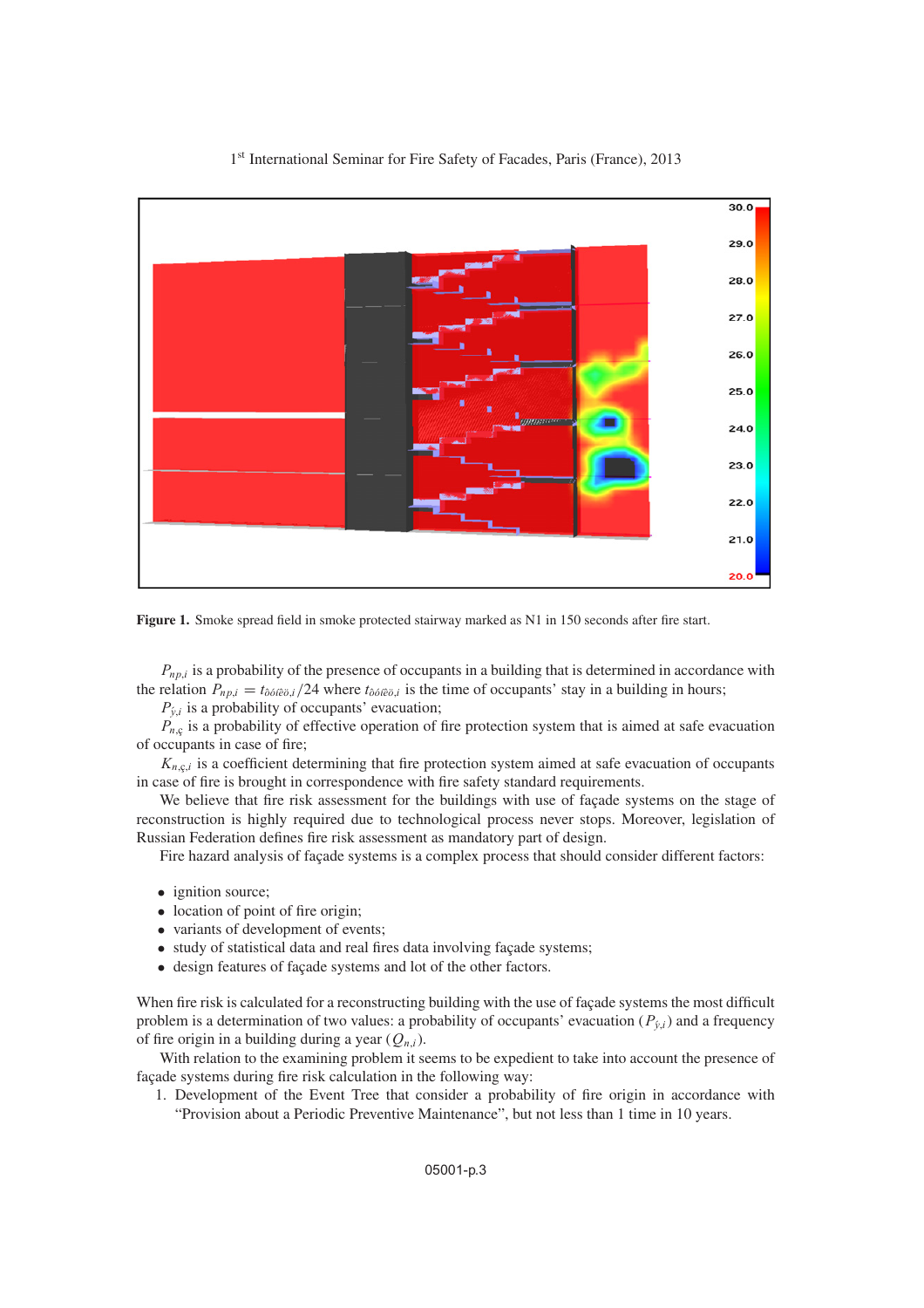#### MATEC Web of Conferences

<span id="page-3-0"></span>

-Time of smoke blocking of smoke clear zone during a fire with hinged front systems

**Figure 2.** Dynamics of changes for people flow during evacuation through air zone of stairway marker as N1 at second floor level.

- 2. When a probability of occupants' evacuation is determined, the following initial data should be used:
	- fire arises at the windward façade of a building;
	- external fire arises at the 1-st (ground) floor that external walls are finished by façade system in accordance with design project;
	- hydroprotection membrane should be considered as the main fire load;
	- height of floor fire protection inset should be considered;
	- time of window opening breaking should be taken according to a way of glazing and temperature conditions of design fire;
	- an assumption is taken that energy of ignition source induces burning of façade systems;
	- time for start of occupants' evacuation out of a building is taken according to an arrangement of fire alarm units and the Building Emergency Evacuation System but not less than 2 minutes.

According to the presented algorithm fire risk has been calculated for the office building with the underground parking situated in Moscow.

During the calculation it has been revealed that the dynamics of a fire arising on the outside of a building (ignition source is outside, on the façade system) doesn't permit to egress the building in proper time and in safe conditions through the smoke clear stairway marked as N1 due to smoke protected zone is blocked by the hazardous factors of fire.

The results of fire dynamics simulation are presented in Figures [1](#page-2-0) and [2.](#page-3-0)